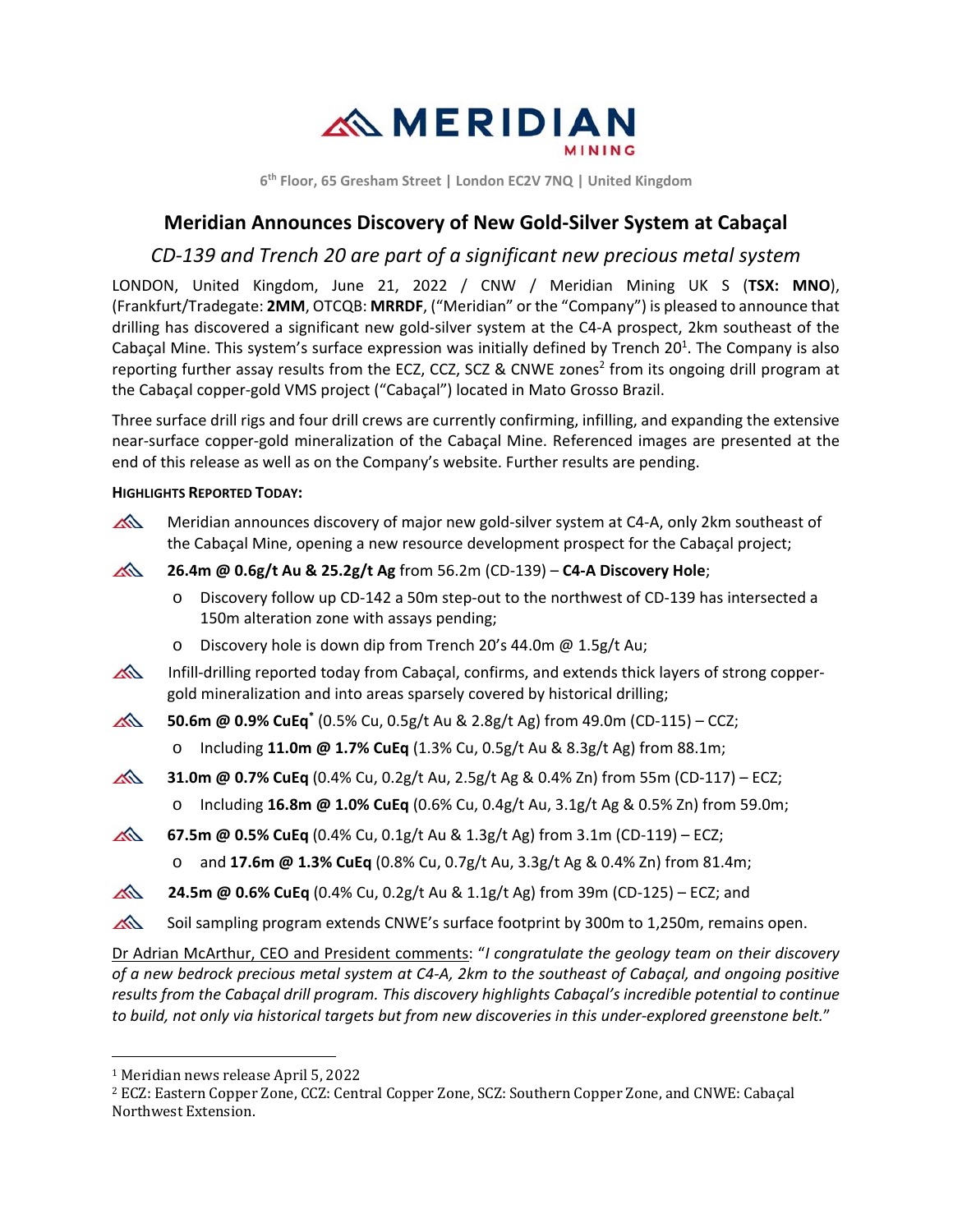### **DRILLING CONFIRMS C4‐A AS A SIGNIFICANT NEW GOLD‐SILVER DISCOVERY, 2KM SOUTHEAST OF THE CABAÇAL MINE**

Diamond drill holes CD‐139 and CD‐142 were collared down dip and along strike from Trench 20's 44.0m @ 1.5g/t Au, CD‐142's assays are pending (*Figure 1*). Multiple zones of gold and silver mineralization have been defined within CD‐139, with very strong silver grades in excess of 250 g/t encountered (*Table 1*). The gold‐silver mineralization intersected is coincident with a 200m long chargeability anomaly, and lies along strike from a further 700m long chargeability anomaly. CD‐142 intersected two strong alteration zones, 50m along strike from CD‐139, with the larger zone extending from 99m to 250m down hole; field portable XRF data indicates they are auriferous. This gold‐silver discovery is part of a larger 3.5km trend that hosts multiple gold in‐soil anomalies with coincident IP anomalies. Meridian is evaluating the possibility that this new system within the Mine Corridor trend is precious metal dominant. This discovery opens an entirely new resource development prospect for the Cabaçal project and is only 2km southeast of the Cabaçal Mine, reflecting the Project's upside and scalability.

**CABAÇAL DRILLING CONTINUES TO INTERSECT BROAD WIDTHS, HOSTING ROBUST GRADES OF COPPER‐GOLD‐SILVER** Infill-drilling reported today, within the ECZ, confirms and extends thick layers of strong copper-gold mineralization into an area sparsely covered by historical drilling. The ECZ is the shallowest part of the Cabaçal Mine area with its northeastern limb extending to surface.

Drilling within the CCZ has returned further wide layers of copper‐gold mineralization with CD‐115's 50.6m @ 0.9% CuEq, including an open northwesterly trending extension of the gold overprint assaying 41.3 g/t Au (ID CBDS15175) over 0.35m.

Drilling along the CNWE's southwestern limb is confirming an open zone of strong copper‐gold‐silver‐zinc mineralization with a gold overprint. Recent drilling activity by CD‐141 and CD‐143 (assays pending) has intersected strong zones of sulphides, with CD-143 coring a steep vein with visible gold, 325m northwest of the limit of mine development, continuing to highlight the potential for higher grade mineralization that was missed with the vertical drilling. Assays are pending. The southwest side of the CNWE is considered open. The results of a recent soil program has extended the CNWE prospective area a further 300m and now stands at 1250m; the trend is open and is limited by a landowners boundary.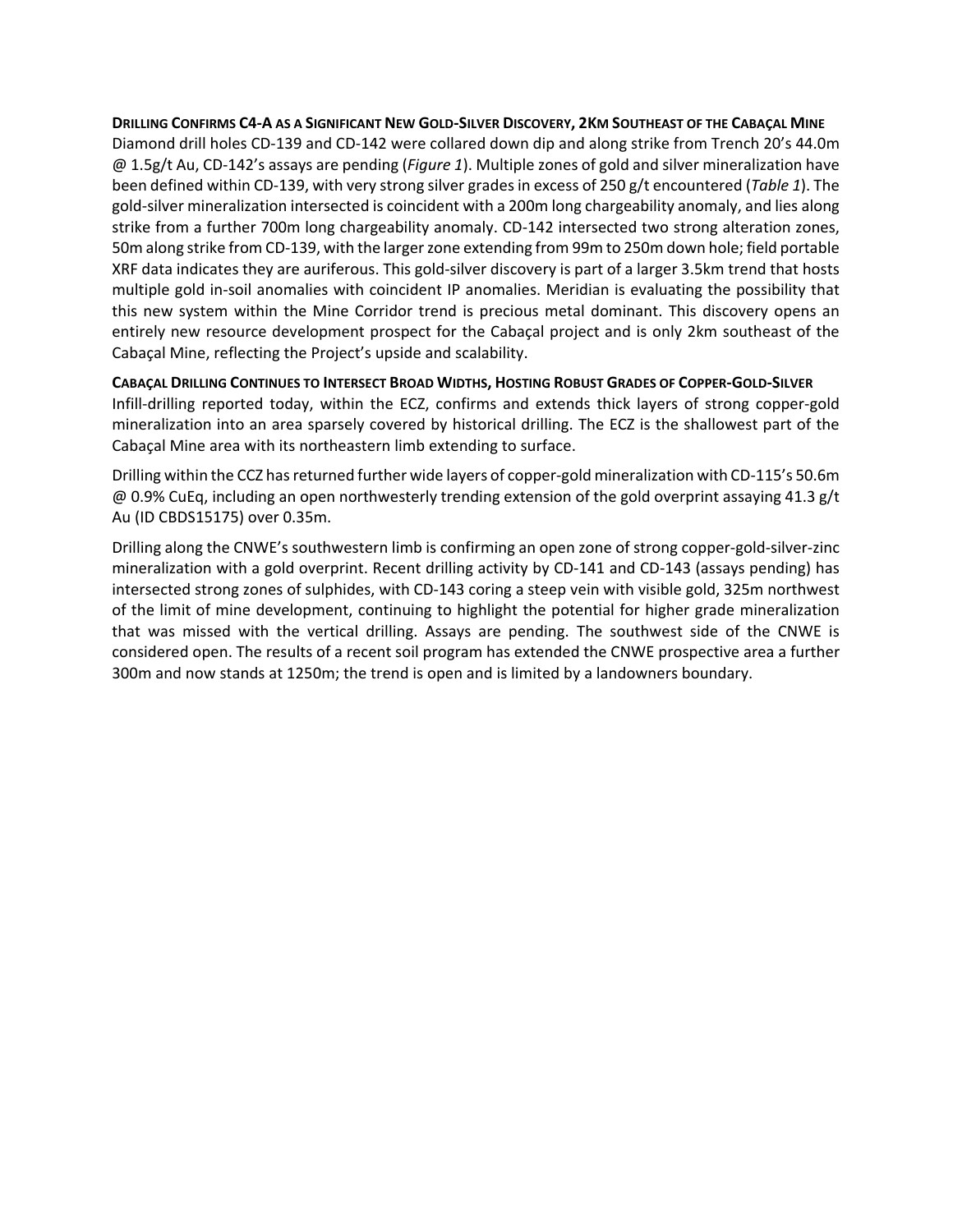

*Figure 1: Location of drill holes reported in today*

## **ABOUT CABAÇAL**

In November 2020, Meridian signed a Purchase Agreement<sup>3</sup> to acquire 100% ownership certain tenements covering the historical Cabaçal and Santa Helena lines and the along strike tenements from two, private, Brazilian companies ("Vendors"). Subsequently, Meridian expanded its land tenure to today's 55km of strike length. Cabaçal had two historical, shallow, high‐grade selectively mined underground mines that cumulatively produced ~34 million pounds of copper, ~170,108 ounces of gold,  $\sim$ 1,033,532 ounces of silver and  $\sim$ 103 million pounds of zinc via conventional flotation and gravity metallurgical processes.

Meridian has defined an open 2,000m trend of shallow copper‐gold mineralization centred on the Cabaçal Mine. This mineralization trends northwest‐southeast, sub‐crops along its northeast limits and dips to the

<sup>3</sup> Meridian news release November 9, 2020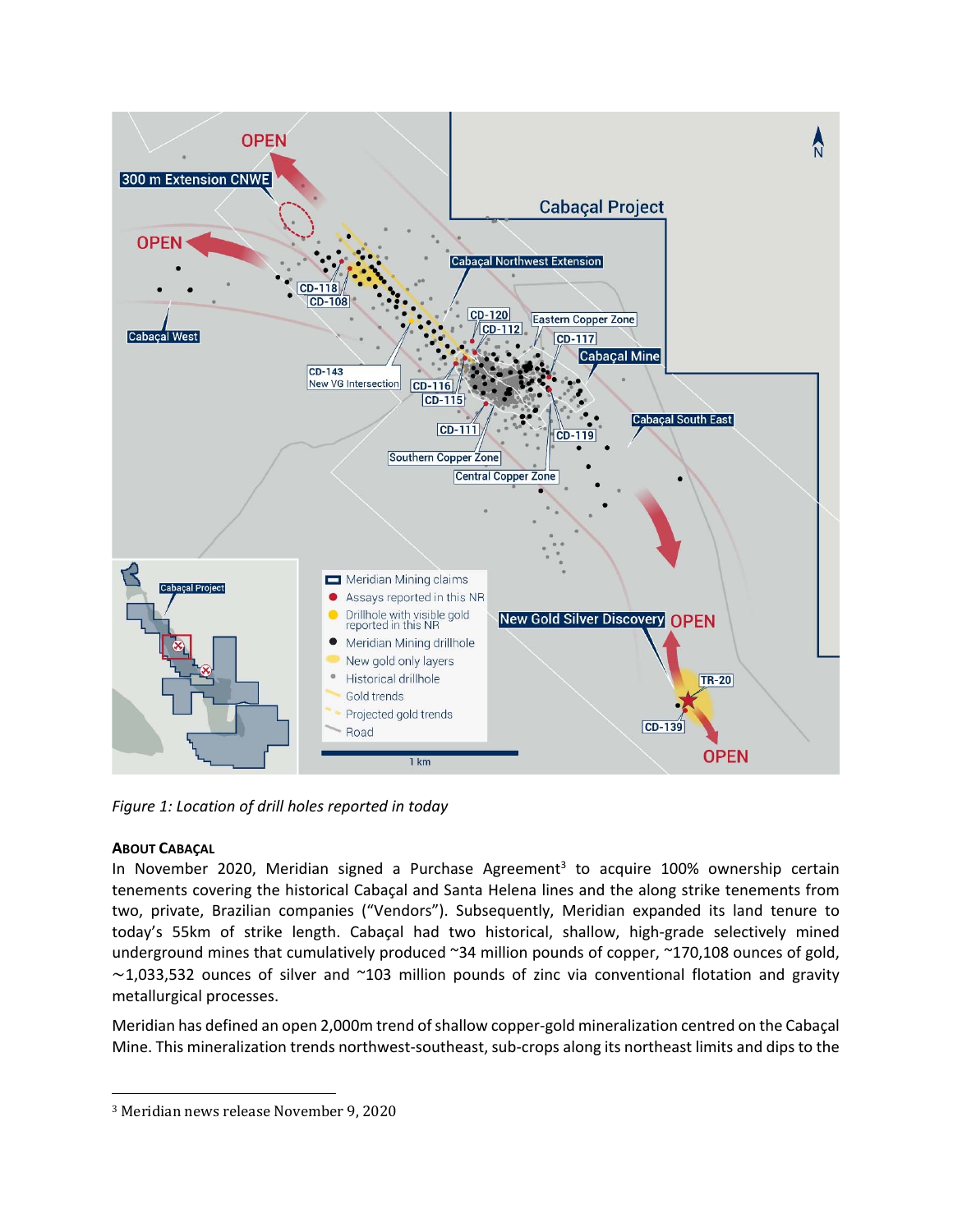southwest at 26° and is up 90m thick; presenting excellent open‐pit geometry and mineral endowment. Meridian is currently focused on infilling this 2,000m zone.

Cabaçal's base and precious metal‐rich mineralization is hosted by volcanogenic type, massive, semi‐ massive, stringer, and disseminated sulphides within units of deformed metavolcanic‐sedimentary rocks ("VMS"). A later stage sub‐vertical gold overprint event has emplaced high‐grade gold mineralization truncating the dipping VMS layers. It was explored and developed by BP Minerals/Rio‐Tinto from 1983 to 1991 and then by the Vendors in the mid 2000's. This historical exploration database includes over 83,000 metres of drilling, extensive regional mapping, soil surveys, metallurgy from production reports and both surface and airborne geophysics. The majority of Cabaçal's prosects remain to be tested.

Cabaçal has excellent infrastructure with access by all‐weather road, industrial electricity provided by the adjacent hydroelectric power station supplying this clean energy grid, and local communities provide a large population to draw employees from. Cabaçal consists of 1 mining license, 1 mining lease application and 4 exploration claims which total 28,324 hectares. A further three licences totalling 15,941 Ha are awaiting formal transfer from the ANM following the licence auction system.

### **ABOUT MERIDIAN**

Meridian Mining UK S is focused on the acquisition, exploration, and development activities in Brazil. The Company is currently focused on resource development of the Cabaçal VMS copper‐gold project, exploration in the Jaurú & Araputanga Greenstone belts located in the state of Mato Grosso; exploring the Espigão polymetallic project and the Mirante da Serra manganese project in the State of Rondônia Brazil.

On behalf of the Board of Directors of Meridian Mining UK S

Dr. Adrian McArthur CEO, President and Director Executive Chairman Meridian Mining UK S

Email: info@meridianmining.net.br Ph: +1 (778) 715‐6410 (PST)

#### Qualified Person

Dr Adrian McArthur, B.Sc. Hons, PhD. FAusIMM., CEO and President of Meridian as well as a Qualified Person as defined by National Instrument 43‐101, has supervised the preparation of the technical information in this news release.

Stay up to date by subscribing for news alerts here: https://meridianmining.co/subscribe/

Follow Meridian on Twitter: https://twitter.com/MeridianMining

Further information can be found at www.meridianmining.co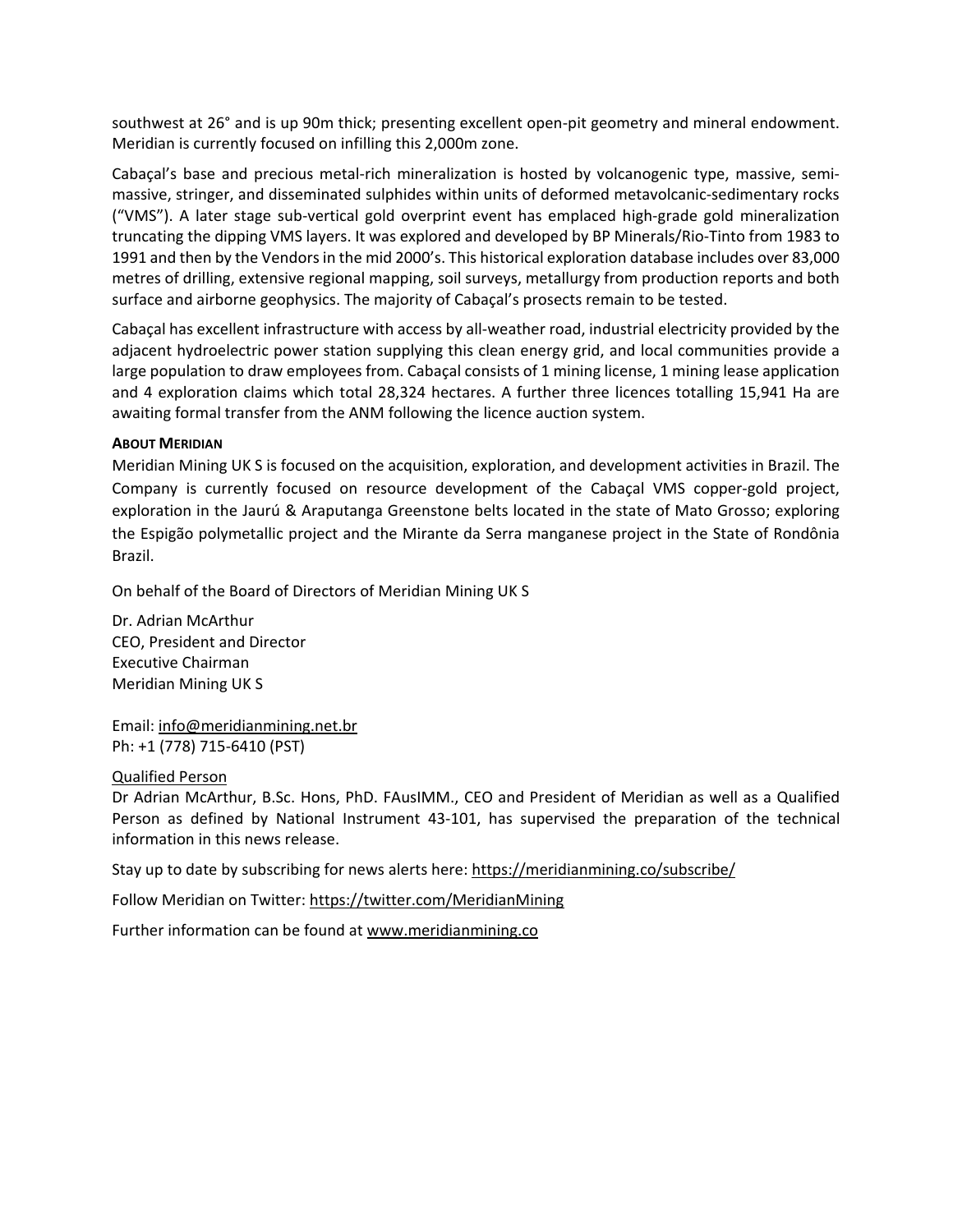| Hole Id  | Zone <sup>*</sup> | Intercept   | Grade     |            |            |              |            |                |              |
|----------|-------------------|-------------|-----------|------------|------------|--------------|------------|----------------|--------------|
|          |                   |             | CuEq      | Cu         | Au         | Ag           | Zn         | Pb             | From         |
|          |                   | (m)         | (%)       | (%)        | (g/t)      | (g/t)        | (%)        | (%)            | (m)          |
| CD-108   | <b>CNWE</b>       | 22.9        | 0.2       | 0.2        | 0.0        | 0.1          | 0.0        | 0.0            | 8.5          |
|          |                   | 27.0        | 0.4       | 0.2        | 0.3        | 1.3          | 0.1        | 0.0            | 36.0         |
| CD-111   | <b>SCZ</b>        | 15.1        | 0.1       | 0.1        | 0.0        | 0.4          | 0.1        | 0.0            | 52.4         |
|          |                   | 2.0         | 0.4       | 0.3        | 0.1        | 1.0          | 0.0        | 0.0            | 78.0         |
|          |                   | 15.5        | 0.5       | 0.4        | 0.2        | 1.2          | 0.2        | 0.0            | 85.0         |
|          |                   |             |           |            |            |              |            |                |              |
| CD-112   | <b>CCZ</b>        | 8.4         | 0.5       | 0.2        | 0.4        | 0.2          | 0.0        | 0.0            | 42.6         |
|          |                   | 35.4        | 0.3       | 0.2        | 0.2        | 0.4          | 0.0        | 0.0            | 60.0         |
| CD-115   | <b>CCZ</b>        | 9.8         | 0.3       | 0.3        | 0.0        | 0.8          | 0.0        | 0.0            | 11.0         |
|          |                   | 8.6         | 0.4       | 0.3        | 0.1        | 0.6          | 0.0        | 0.0            | 27.0         |
|          |                   | 51.6        | 0.8       | 0.5        | 0.5        | 2.7          | 0.0        | 0.0            | 48.0         |
|          | <b>Including</b>  | 11.0        | 1.7       | 1.3        | 0.5        | 8.3          | $0.0\,$    | $0.0\,$        | 88.1         |
| $CD-116$ | <b>SCZ</b>        | 76.0        | 0.4       | 0.3        | 0.2        | 0.9          | 0.0        | 0.0            | 8.0          |
|          | <b>Including</b>  | $1.2$       | 1.9       | 1.6        | 0.4        | 3.0          | 0.1        | 0.0            | 25.2         |
|          | And               | 2.3         | 2.4       | $1.1\,$    | 2.1        | 3.6          | 0.1        | 0.0            | 44.2         |
|          | And               | 1.7         | 1.0       | 0.3        | 1.1        | $1.0\,$      | 0.1        | 0.0            | 72.0         |
|          | And               | 3.0         | 1.4       | $1.1\,$    | 0.2        | 10.9         | 0.1        | 0.0            | 81.0         |
| CD-117   | ECZ               | 33.0        | 0.5       | 0.4        | 0.0        | 1.6          | 0.0        | 0.0            | 7.0          |
|          |                   | 31.0        | 0.7       | 0.4        | 0.2        | 2.5          | 0.4        | 0.0            | 55.0         |
|          | Including         | 16.8        | 1.0       | 0.6        | 0.4        | 3.1          | 0.5        | 0.0            | 59.0         |
| CD-118   | <b>CNWE</b>       | 8.6         | 0.2       | 0.2        | 0.0        | 0.1          | 0.0        | 0.0            | 2.8          |
|          |                   | 28.2        | 0.2       | 0.1        | 0.1        | 0.1          | 0.0        | 0.0            | 17.9         |
|          |                   | 2.7         | 0.5       | 0.2        | 0.1        | 2.4          | 0.6        | 0.1            | 52.3         |
|          |                   |             |           |            | T          | $\mathbf{L}$ | $\top$     |                | $\top$       |
| CD-119   | ECZ               | 67.5        | 0.5       | 0.5        | 0.1        | 1.3          | 0.0        | 0.0            | 3.1          |
|          | <b>Including</b>  | 17.6<br>7.1 | 1.3       | 0.8<br>1.2 | 0.7<br>1.0 | 3.3<br>$5.1$ | 0.4<br>0.1 | $0.0\,$<br>0.0 | 81.4<br>82.8 |
|          |                   |             | 1.9       |            |            |              |            |                |              |
| CD-120   | <b>CNWE</b>       | 55.5        | 0.3       | $0.2\,$    | 0.1        | 0.7          | 0.0        | 0.0            | 30.0         |
| CD-139   | $C4-A$            | 17.3        | <b>NA</b> | 0.0        | 0.5        | 0.2          | 0.0        | 0.0            | 13.0         |
|          | <b>Including</b>  | 3.0         | <b>NA</b> | 0.0        | 1.7        | 0.5          | 0.0        | $0.0\,$        | 17.2         |
|          |                   | 26.4        | <b>NA</b> | $0.0\,$    | 0.6        | 25.2         | 0.0        | 0.0            | 56.2         |
|          | <b>Including</b>  | 4.9         | <b>NA</b> | 0.0        | 2.3        | 87.8         | 0.1        | 0.0            | 77.7         |

NA: Not applicable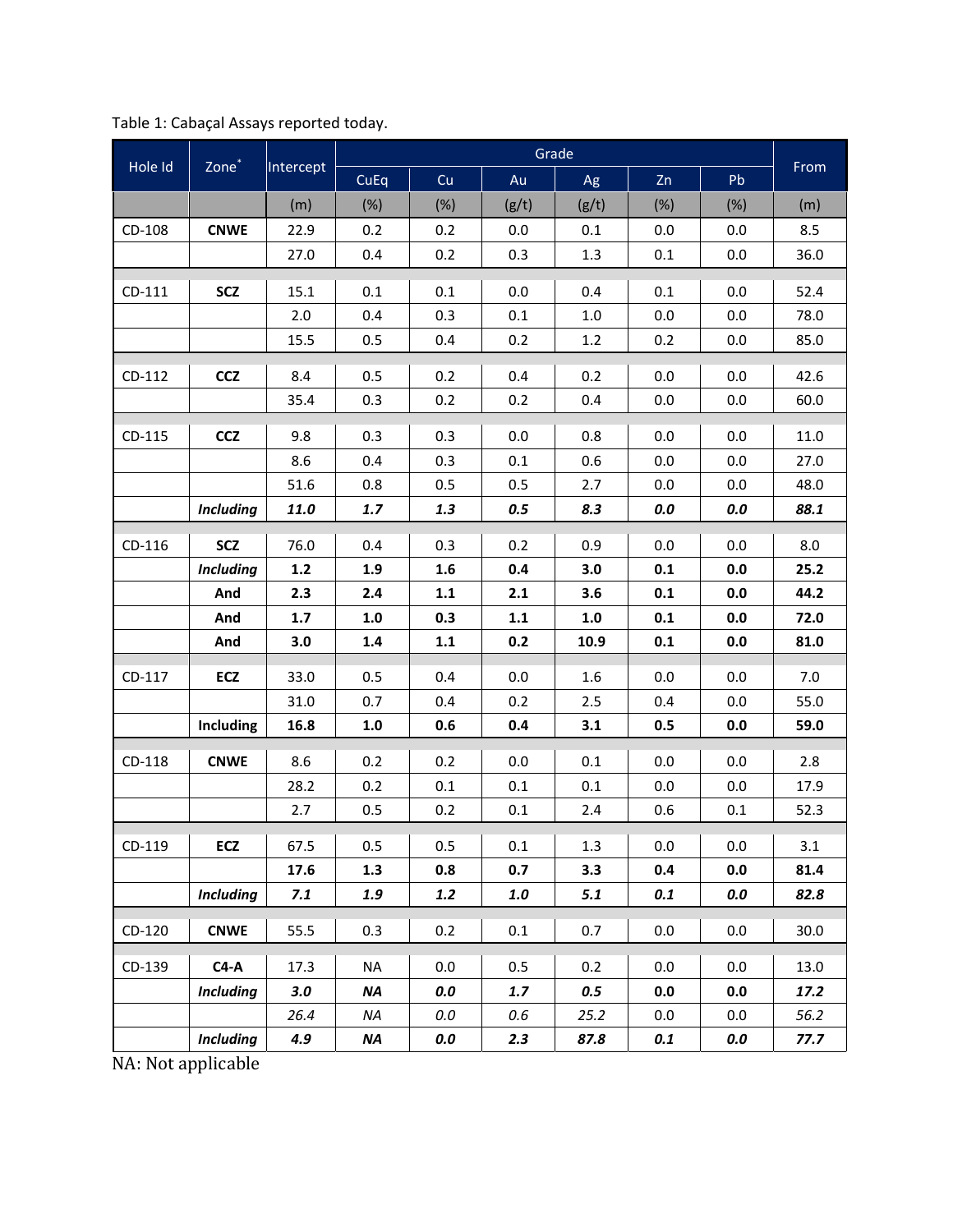| <b>Drill Details</b> |       |         |       |  |
|----------------------|-------|---------|-------|--|
| Hole Id              | Dip   | Azimuth | EOH   |  |
| CD-108               | $-48$ | 61      | 86.9  |  |
| $CD-111$             | $-53$ | 46      | 170.9 |  |
| $CD-112$             | $-50$ | 60      | 124.5 |  |
| CD-115               | -46   | 63      | 124.1 |  |
| CD-116               | -44   | 62      | 109.1 |  |
| CD-117               | $-58$ | 46      | 106.7 |  |
| CD-118               | $-50$ | 60      | 83.2  |  |
| CD-119               | -48   | 47      | 121.4 |  |
| CD-120               | $-50$ | 62.2    | 109.2 |  |
| CD-139               | $-45$ | 45      | 126.9 |  |

Technical Notes

True widths are approximately 80% of downhole lengths and assay figures and intervals rounded to 1 decimal place. General exploratory holes have been drilled CD‐101 was drilled HQ from surface to end‐of‐ hole. Other holes are drilled HQ through the saprolite and upper bedrock and then reduced to  $NQ$ mineralized intervals represent half HQ or NQ drill core. Samples have been analysed at the accredited ALS laboratory in Lima. Gold analyses have been conducted by Au‐AA23 (fire assay of a 30g charge with AAS finish). High‐grade samples are repeated with a gravimetric finish (Au‐GRA21). Base metal analysis is by methods four‐acid digestion and ICP‐AES finish (ME‐ICP61a; Cu‐OG62 for over‐range samples). Samples are held in the Company's secure facilities until dispatched and delivered by staff and commercial couriers to the laboratory. The Company submits a range of quality control samples, including blanks and gold and polymetallic standards supplied by ITAK and OREAS, supplementing laboratory quality control procedures. True widths are approximately 90% of downhole lengths and assay figures and intervals rounded to 1 decimal place.

\* Copper Equivalents ("CuEq") have been calculated using the formula CuEq = ((Cu%\*Cu price 1% per tonne) + (Au ppm\*Au price per g/t) + (Ag ppm\*Ag price per g/t) + (Zn%\*Zn price 1% per tonne)) / (Cu price 1 % per tonne). Commodity Prices: Copper and Zinc ("Zn") prices from LME Official Settlement Price dated April 23, 2021 USD per Tonne: Cu = USD 9,545.50 and Zn = USD 2,802.50. Gold & Silver prices from LBMA Precious Metal Prices USD per Troy ounce: Au = USD 1781.80 (PM) and Ag = USD 26.125 (Daily). The CuEq values are for exploration purposes only and include no assumptions for metallurgical recovery

#### FORWARD‐LOOKING STATEMENTS

Some statements in this news release contain forward‐looking information or forward‐looking statements for the purposes of applicable securities laws. These statements address future events and conditions and so involve inherent risks and uncertainties, as disclosed under the heading "Risk Factors" in under the heading "Risk Factors" in Meridian's most recent Annual Information Form filed on www.sedar.com. While these factors and assumptions are considered reasonable by Meridian, in light of management's experience and perception of current conditions and expected developments, Meridian can give no assurance that such expectations will prove to be correct. Any forward-looking statement speaks only as of the date on which it is made and, except as may be required by applicable securities laws, Meridian